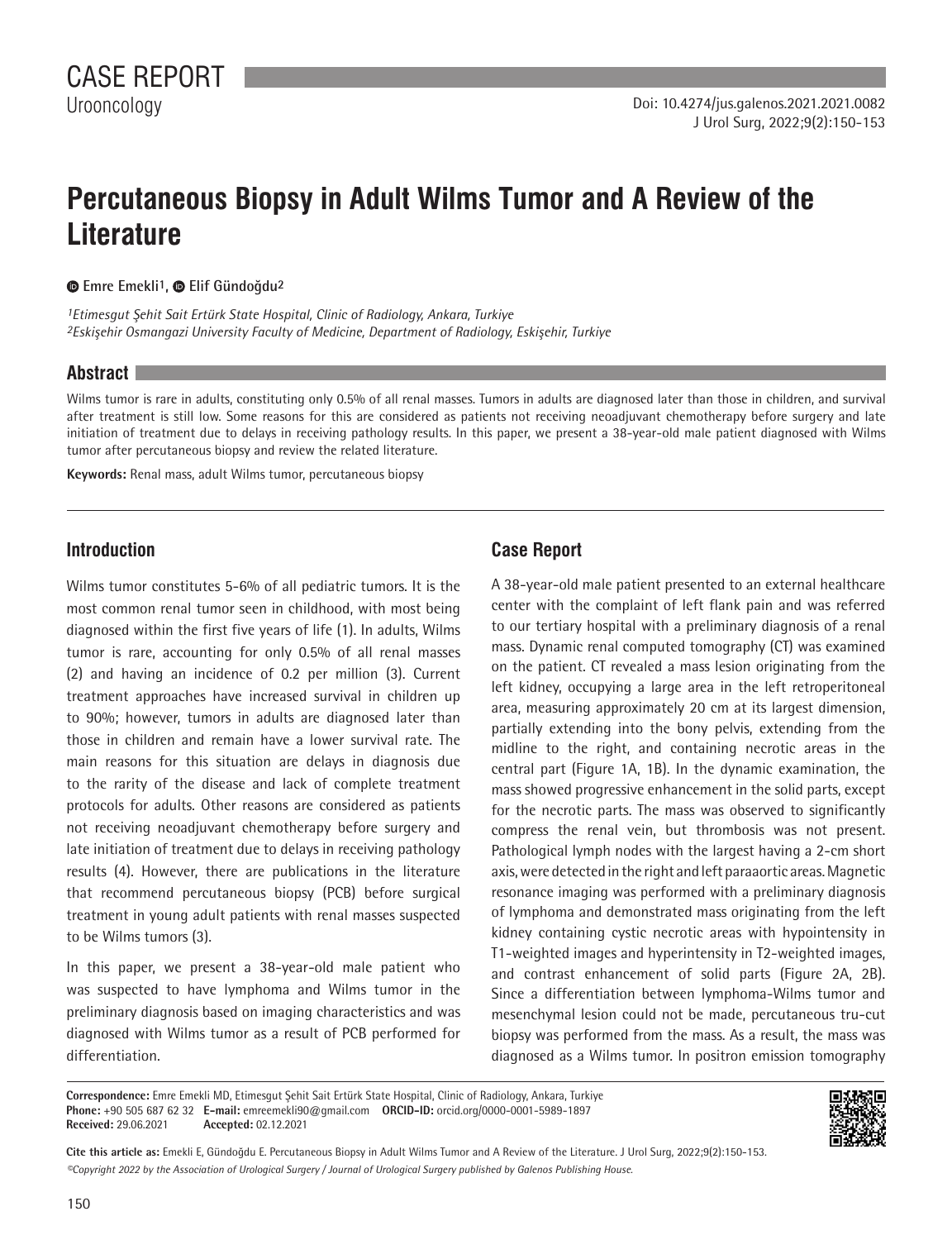CT performed for staging purposes, mass lesions with high standardized uptake value:12 values were observed in the mass and aortic lymph nodes. No distant metastasis was detected. Based on the diagnosis of Wilms tumor, the patient was started on neoadjuvant chemotherapy that consisted of ifosfamide, etoposide. After observing a reduction in mass size and tumor regression in control imaging, left radical nephrectomy was performed (Figure 3A, 3B). The operative specimen consisted of left kidney with a portion of the ureter and on gross examination the tumor was 13x9.5x11.5 cm large, white- grayish, solid. The renal capsule, the renal sinus, renal vein were infiltrated by the tumor and the tumor involved lymphovascular spaces. Pathology showed blastemal predominant WT, with a minor epithelioid component. No features of anaplasia were found. The radical nephrectomy pathology result of the patient was evaluated as Stage 3 Wilms tumor. The patient was followed up and no recurrence or metastasis was detected in imaging during the first two years. The patient was followed up with thorax, abdomen and pelvic CT for a 3-month period.



**Figure 1.** CT examination of the patient before chemotherapy at the time of diagnosis A. Axial and B. Coronal plane CT shows a mass lesion originating from the left kidney (arrow) and containing necrotic areas in the central part (star)

CT: Computed tomography



**Figure 2.** MRI examination of the patient at the time of diagnosis A. Axial T1-weightened MRI shows a mass originating from the left kidney containing cystic necrotic areas with hypointensity (star) and contrast enhancement of solid parts and B. Coronal T2-weightened T2 MRI plane shows mass lesion extending into the bony pelvis, extending from the midline to the right (arrows)

MRI: Magnetic resonance imaging

Liver metastasis emerged in imaging performed at the end of the second year. Abdominal CT examination revealed a newly developed mass in the right lobe of the liver, which was primarily evaluated as a metastasis. The patient underwent right hepatectomy. The pathology metastectomy result of the patient was evaluated as a Wilms tumor metastasis. No recurrence was detected in the next 3 months follow-up abdomen CT. Written and informed consent from the patient was obtained for publishing.

#### **Discussion**

Wilm tumor has a poorer prognosis in adults than in children. However, recently, there has been an increase in relative survival. The combination of radiotherapy, chemotherapy and surgery is recommended for treatment. Some studies have reported that the five-year survival rate has increased to 82.6% in the group with favorable histological characteristics (5).

However, despite many developments, the lack of protocols for adults makes the diagnosis, treatment and follow-up of Wilms tumor difficult. Similar to children, treatments vary according to tumor stage and histological type in adults. Due to its lower incidence, no phase 3 studies or treatment guidelines are available for adult Wilms' tumors, and in most isolated cases, the management is extrapolated from pediatric guidelines. The standard pediatric treatment has been proposed by two groups; the International Society of Paediatric Oncology (SIOP) and the National Wilms Tumor Study (NWTS) (6). One of the main differences between the two protocols is that the NWTS approach advocates up-front nephrectomy, whereas the SIOP protocols emphasize neoadjuvant chemotherapy (7). The most effective chemotherapeutics in treatment of nephroblastoma are vincristine, actinomycin D, ifosfamide, carboplatin, cyclophosphamide, etoposide and doxorubicin. According to SIOP, neoadjuvant chemotherapy reduces the risk of tumor rupture and reduces the probability of recurrence (8). This



**Figure 3.** CT examination of the patient after neoadjuvant chemotherapy A. Axial and B. Coronal plane CT shows a reduction in mass size and tumor regression (arrow)

CT: Computed tomography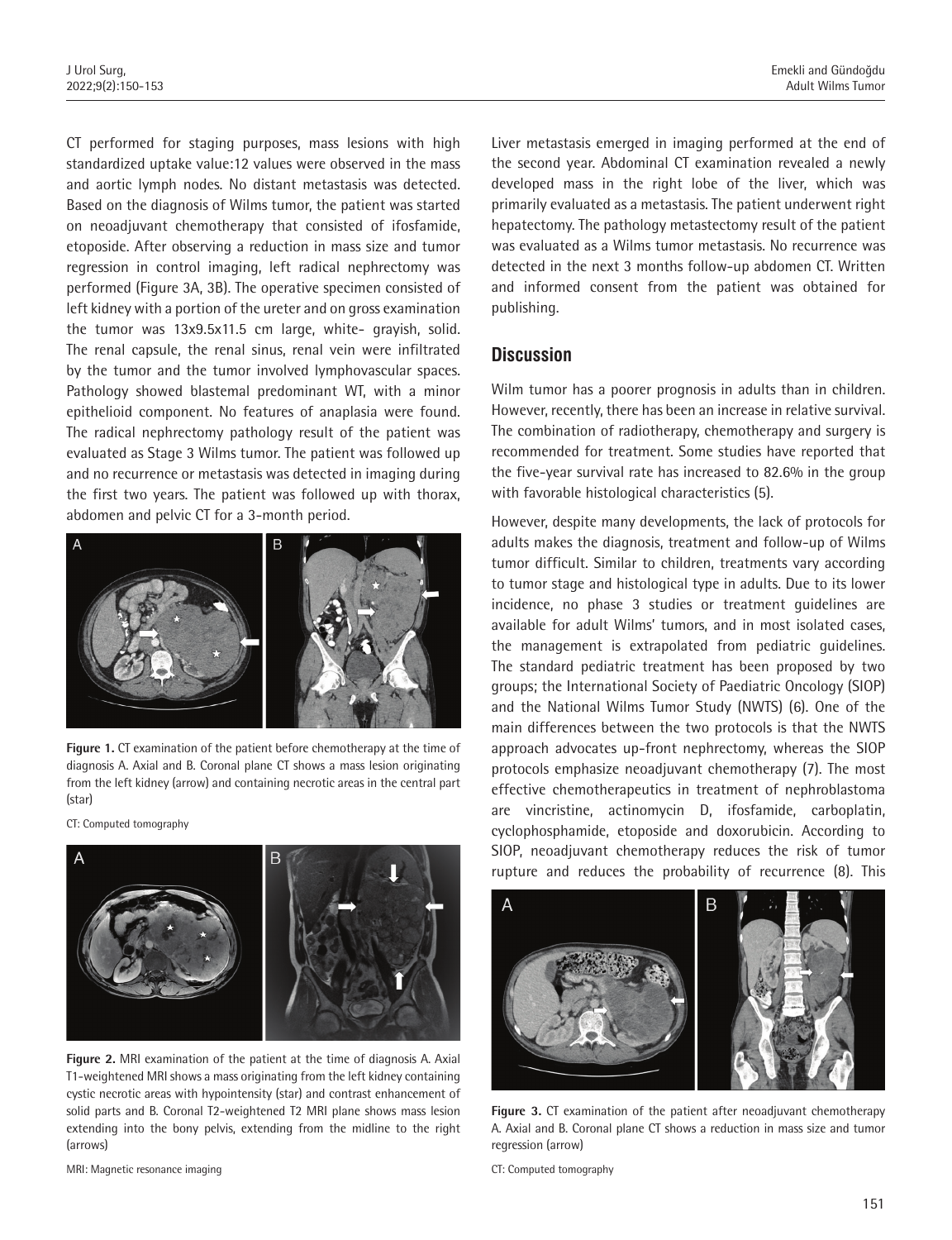makes it necessary to make a diagnosis before the operation and accurately stage the tumor (9). But the use of PCB in patients with renal masses is a method that is not widely preferred due to the possibility of tumor seeding and frequent complications, such as bleeding. After imaging in patients with renal masses, the diagnosis is usually made by performing total or partial nephrectomy (10).

Another critical point in adult Wilms tumors is the lack of guidelines on how to follow-up patients after surgery. The current protocol of SIOP surveillance for Wilms' tumor recommends that abdominal imaging and chest X-ray should be performed every 3 months for the first 2 years. imaging is repeated every 4-6 months in the third and fourth years and annually in the fifth year (11). The same recommendation is advised for adults in studies since most of the relapses occur within 2 years of completion of therapy (9).

It has been reported that there may be inadequacies in the differential diagnosis of renal cell carcinoma (RCC) from benign masses, such as lipid-poor angiomyolipoma and renal oncocytoma and malignant masses (12). There are publications showing that clear cell RCC can be distinguished from other masses to a large extent, but the differential diagnosis of other subtypes is mostly impossible (13). In addition, rare mass lesions, such as Wilms tumors are often not considered in differential diagnosis. Mostly, PCB is used only when primary diagnoses, such as lymphoma and urethral carcinoma, are considered based on imaging characteristics or in cases where a differential diagnosis of infection or non-renal mass cannot be made (10).

In PCB studies conducted early in the 21<sup>st</sup> century, the rate of non-diagnostic PCB was reported as 31%, and the false negativity rate was as high as 25%. Based on these and similar results, PCB was not included in most localized renal mass algorithms (14,15). However, in a more recent study, the diagnosis rate of PCB was reported as 72% for fine-needle biopsy, 87% for core biopsy, and 92% for both (16). In addition, Ozambela et al. (17) determined the rate of PCB-related complications as 5.18% for hematuria and 1.75% for pneumothorax. The rate of others, including perirenal hematoma, pseudoaneurysm, and arteriovenous fistula, was reported to be 0.1%. Despite all these recent developments, when the same authors examined the rate of percutaneous renal mass biopsies (RMB) performed in the USA between 2006 and 2017, they observed that although the number of RMB procedures had increased over the years, this was not sufficient. They also stated that less than 15% of patients with renal masses underwent PCB (17). The American Association of Urology and the American Society of Clinical Oncologists report that the PCB technique is reliable and has high diagnostic value. PCB is indicated in small-sized renal masses that are probably benign, in patients who will be actively monitored due to low life expectancy, and in these

cases scheduled for thermal ablation, and when the mass is considered to be of hematological, inflammatory, or infectious origin. In addition, PCB is recommended in cases with Wilms tumor, in which a pathological diagnosis would change the treatment protocol of the patient and impact survival (18,19).

It is known that the earlier chemotherapy is started in adult patients with Wilms tumor, the better survival is, and chemotherapy is recommended before surgery in this patient group. In a previous study, patients who started treatment in the first 30 days after surgery and those who received delayed treatment were compared. The five-year survival rate was 80% in patients who received early treatment, while it was 28.6% in the other group (20). Based on this information, the diagnosis of Wilms tumor based on PCB may start treatment at the earliest stage in these patients. In this study, because of the preliminary diagnosis of lymphoma and Wilms tumor, PCB was performed, which allowed for the early diagnosis of Wilms tumor. Thus, chemotherapy was applied before surgery, and because of the reduction in the size of the mass, the operation was safer. With this case report, we wanted to emphasize the current position and importance of the PCB method in patients with Wilms tumors and renal masses in general.

#### **Ethics**

**Informed Consent:** Written and informed consent from the patient was obtained for publishing.

**Peer-review:** Externally peer-reviewed.

#### **Authorship Contributions**

Surgical and Medical Practices: E.G., Concept: E.E., Design: E.E., E.G., Data Collection or Processing: E.E., Analysis or Interpretation: E.G., Literature Search: E.E., E.G., Writing: E.E.

**Conflict of Interest:** No conflict of interest was declared by the authors.

**Financial Disclosure:** The authors declared that this study received no financial support.

#### **References**

- 1. De Vries-Brilland M, Sionneau B, Dutriaux C, Blay JY, Ravaud A, Gross-Goupil M. Successful Treatment of Metastatic Adult Wilms Tumor With Anti-BRAF Treatment: A Case Report and a Brief Review of the Literature. Clin Genitourin Cancer 2019;17:e721-e723.
- 2. Reinhard H, Aliani S, Ruebe C, Stöckle M, Leuschner I, Graf N. Wilms' tumor in adults: results of the Society of Pediatric Oncology (SIOP) 93-01/ Society for Pediatric Oncology and Hematology (GPOH) Study. J Clin Oncol 2004;22:4500-4506.
- 3. Ratajczyk K, Czekaj A, Rogala J, Kowal P. Adult Wilms tumor with inferior vena cava thrombus and distal deep vein thrombosis - a case report and literature review. World J Surg Oncol 2018;16:38.
- 4. Huszno J, Starzyczny-Słota D, Jaworska M, Nowara E. Adult Wilms' tumor diagnosis and current therapy. Cent European J Urol 2013;66:39-44.